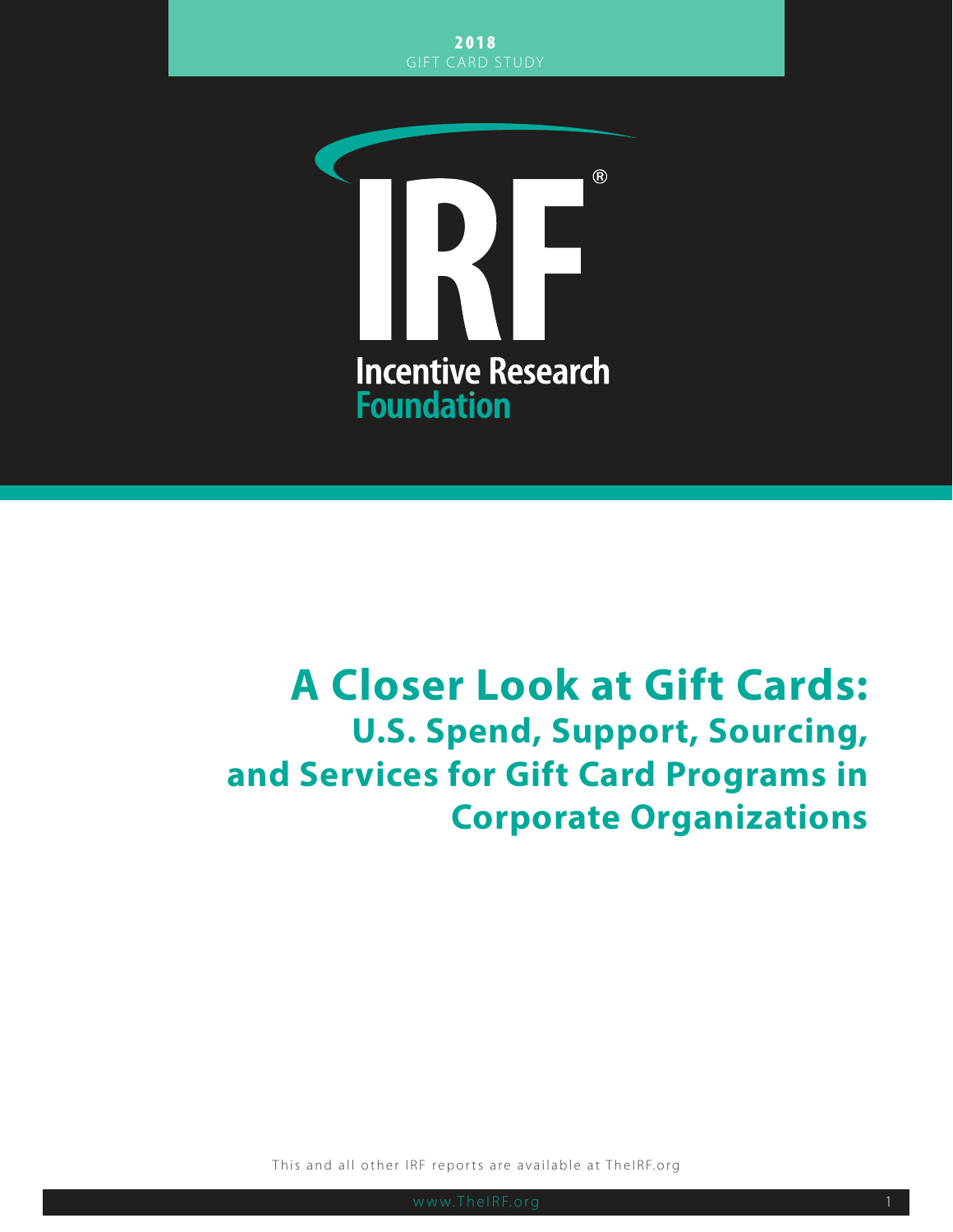

As the most prevalent award type across all incentive and recognition program audiences employees, sales, customers, and channel partners—gift cards deserve special attention. Truly a booming business, U.S. businesses spent \$24 billion annually on B2B gift cards.

To understand their prevalence deeper, the Incentive Research Foundation researched how gift cards are sourced for incentive and recognition programs, how much money is budgeted toward them, what types are being purchased, and where opportunities lie for stakeholders.

A survey was administered to 300 industry professionals who run incentive or recognition programs for their companies. Importantly then, the research's findings—particularly those regarding awareness of sourcing options, purchase habits, and service ratings—are framed from the perspective of those individuals running these programs day in and day out in corporate America.

Respondents' companies were classified as one of two business sizes:

**Medium enterprises:** Nearly half of the respondents (48%) run programs at companies with annual revenue between \$100 million and \$1 billion. There are nearly 18,000 businesses in the United States that fall in the medium enterprise revenue range.

**Large enterprises:** Conversely, just over half of the respondents (52%) indicated that their businesses have a revenue of more than \$1 billion annually. There are only a little more than 2,600 businesses in the United States with at least \$1 billion in revenue each year.

## **1. Budgets: Context and Spend**

In 2016, 69% of medium-sized businesses purchased gift cards for rewards and recognition, while 61% of large firms purchased them. This is up from 2014, when 56% of business with revenue over \$100 million purchased gift cards for incentive programs. Medium-sized firms spend an annual range of \$290,000–\$610,000 and an average of \$450,000. Large firms ranged \$680,000– \$1,340,000 annually and spent \$1,010,000 on average.



Companies—both medium and large—purchase B2B gift cards for an average of 2.5 to 3 different audiences, with employees, followed by sales, being the most frequent audience types. Budget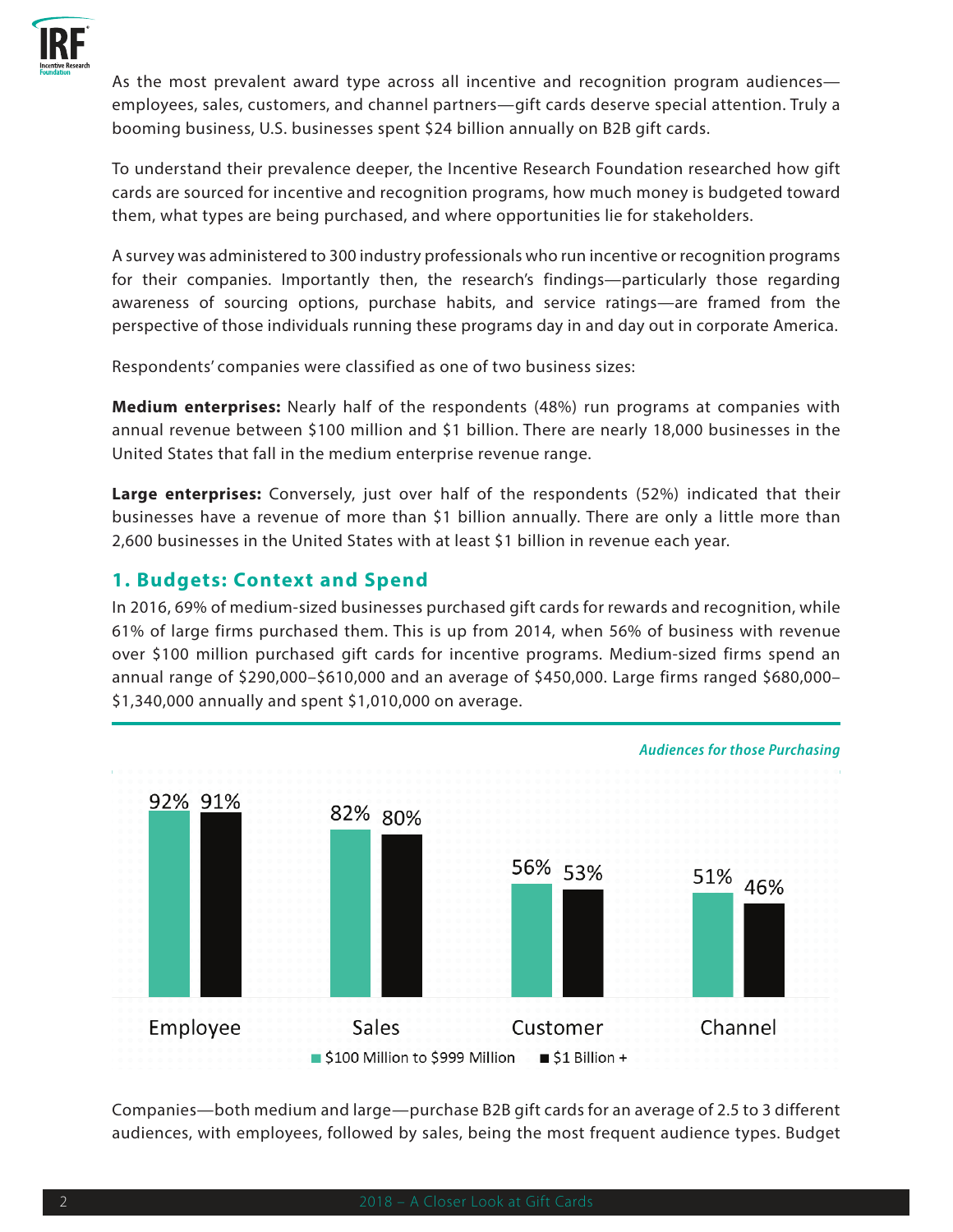

allocation is a different story, though. For large enterprises, customer and sales audiences have the largest budgets for gift cards. Surprisingly, channel budgets are the largest for medium-sized businesses, followed by the budget for gift cards for customers.



#### **II. Start at the Source: Options, Awareness, Usage, and Satisfaction**

Options: The survey identified five distinct sources for buying gift cards for incentive or rewards:

- **• Retail**: Selecting cards from an array of local retail locations, such as a grocery store or pharmacy.
- **• Online General Retailer**: Purchasing from an online marketplace such as Amazon or Zappos.
- **• Brand**: Getting cards directly from a brands corporate office, e.g., working with Bed, Bath, & Beyond's or Gap's corporate office—not the local store—to buy gift cards.
- **Gift Card Supplier**: Getting gift cards from a company whose primary business is selling gift cards (e.g., Blackhawk Network, Giftcards.com).
- **Agency**: Getting cards from an incentive/promotional/marketing agency, who also helps design and run the program.

**Usage**: Importantly, most U.S. businesses do not source gift cards for awards from a single source. Both medium enterprise and large enterprise firms use an average of two sourcing channels for their gift cards.

**Awareness vs. Satisfaction**: One-third of reward and recognition buyers had limited to no awareness that there is an entire industry of gift card suppliers and agencies designed to supply a variety of gift cards to incentive programs. This presents significant growth opportunities for these sources. Additionally, agencies and gift card suppliers are the least commonly used channels for the purchase of gift cards as awards, while retail locations remain the most popular source. Alternatively, though, agencies, followed by gift card suppliers, have the highest buyer satisfaction rating, particularly when it comes to service offerings.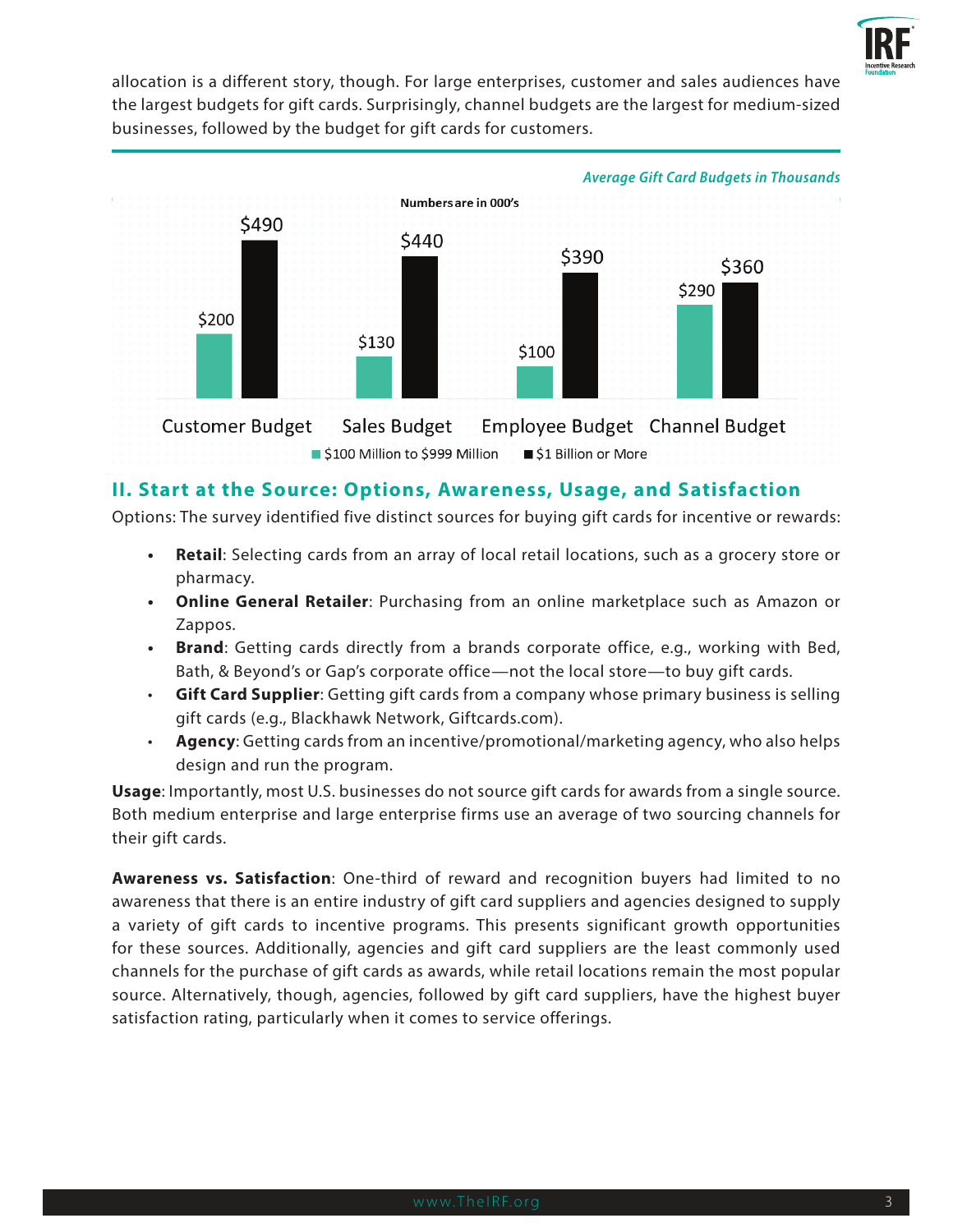



**Support**: Despite being generally satisfied with their chosen gift card purchase channels whichever they may be—firms frequently support their gift card reward and recognition program services (e.g., communication, design, tracking, administration, etc.) internally. In medium-sized firms, the most commonly outsourced service to providers was issuance reporting (customer portals or other technology for tracking or reporting gift card issuances or distribution). In large firms, participant communications (including website, mobile app, etc.) were most commonly outsourced to gift card suppliers.

## **III. Types of Gift Cards: Options, Uses, and Prevalence**

The survey identified five distinct types of gift cards, defined as follows:

- **• Open-Loop Cards**: Prepaid cards, usually issued under a major credit card, redeemable anywhere that credit card is accepted (e.g., VISA prepaid cards).
- **• Closed-Loop Cards**: Gift cards accepted by one merchant only, for example at a specific chain (e.g., Starbucks, Target), or retailer (e.g., iTunes).
- **• Restricted Cards**: These fall in between open- and closed-loop cards and can be used at a limited number of merchants (e.g., a wellness reward gift card good for healthy restaurants and grocers).
- **• E-Gift Cards**: Certificates or cards issued to the recipient via email or other electronic means.
- **• Gift Card Voucher**: Cards, tokens, or codes given to recipients allowing them to select what type of gift card they want (e.g., a voucher good for a \$50 gift card from one of 100 brands).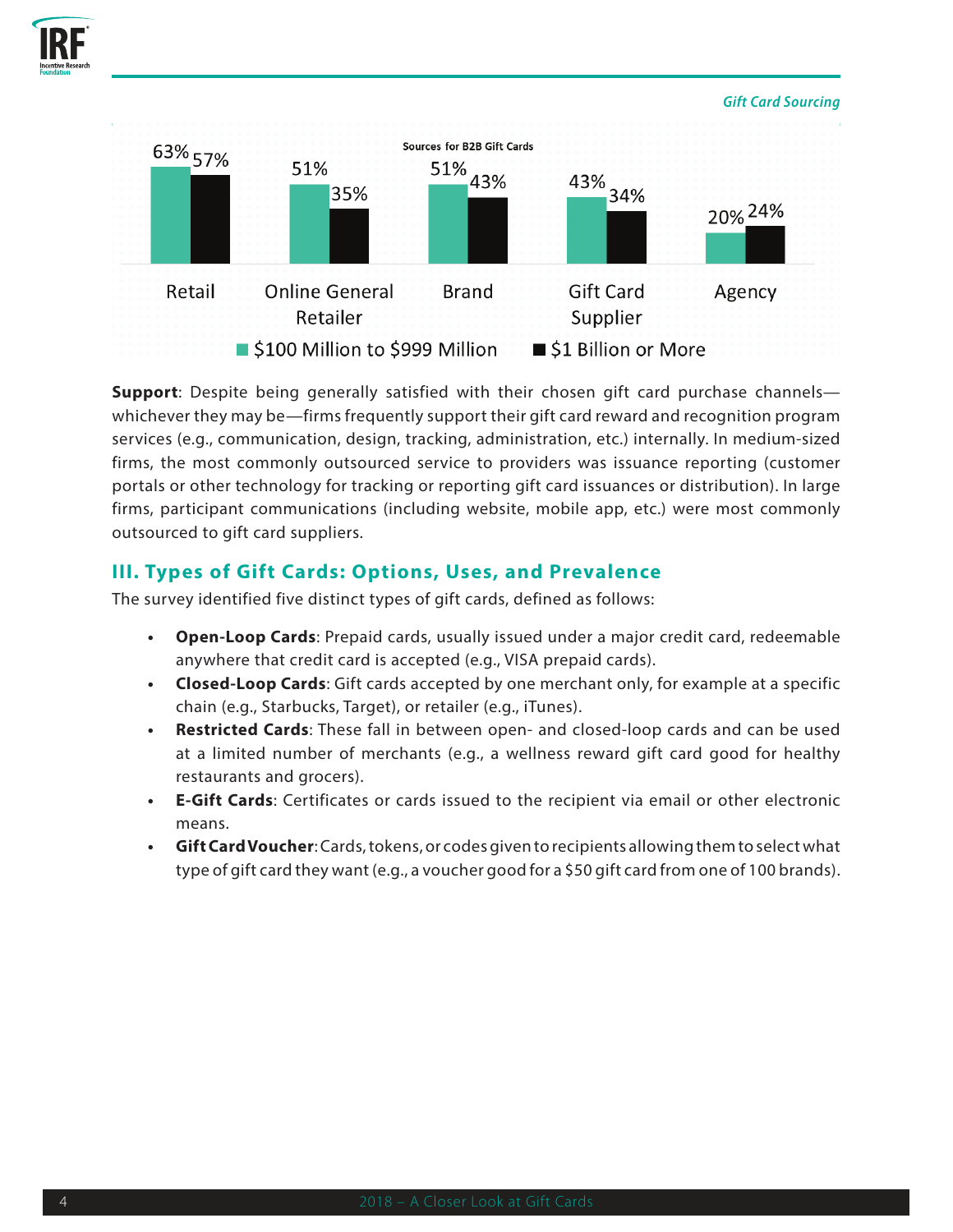



Closed-loop and open-loop are by far the most prevalent type of gift cards, with three-quarters of firms using each, though e-gift cards are gaining significant traction in the market, with half of large enterprises and 58% of medium enterprises utilizing them. The top closed-loop merchant categories are for dining/coffee, department stores, and exclusively online retailers, with electronics and music/movies used moderately.